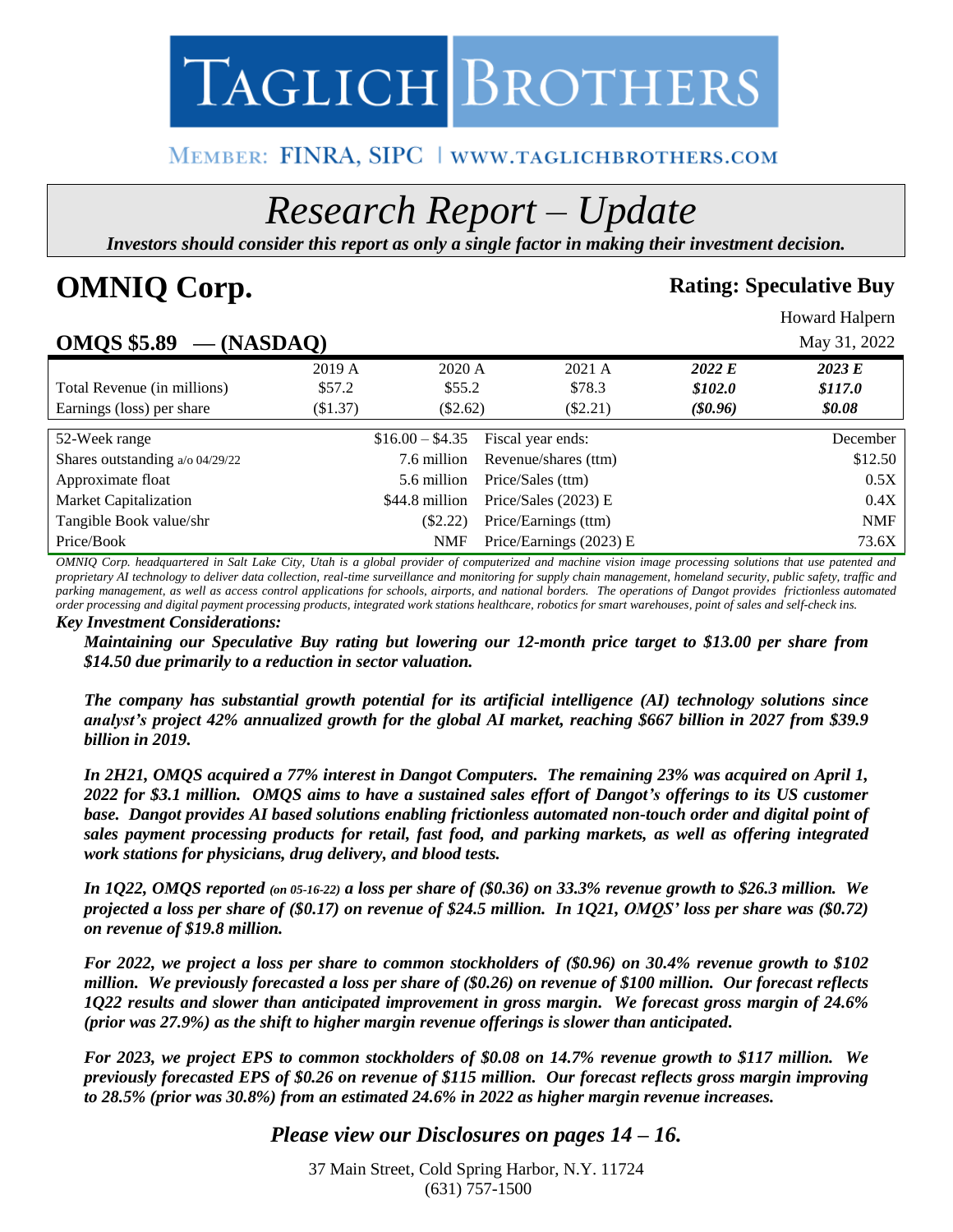#### *Appreciation Potential*

**Maintaining OMNIQ Corp. with Speculative Buy rating but lowering our 12-month price target to \$13.00 per share from \$14.50 due to a reduction in sector valuation.** Our rating and price target reflect our 2023 projections of 14.7% revenue growth, a swing to an operating profit of \$2.3 million (from an estimated loss of \$4.8 million in 2022), and cash earnings of \$5.1 million, all of which should be driven by the company's ability to grow its higher margin recurring revenue AI based technology offerings and leveraging of its 2021 acquisition of Dangot Computers.

**Our 12-month price target of \$13.00 per share implies shares could more than double over the next twelve months.** According to finviz.com (as of 05/23/22), the average price-to-sales multiple for companies with similar market capitalizations in the software application/security/communications equipment sectors is 1.9X (prior was 2.1X), compared to OMQS' trailing price-to-sales multiple of 0.5X (unchanged). We anticipate the company should see its valuation multiples expand due primarily to sales growth of higher margin AI based technology solutions that could approach 30% of total sales in 2023 with the inclusion of the acquisition of Dagnot in 2H21. Investors are likely to accord OMNIQ Corp. a multiple approaching that of the sector. We applied a price-to-sales multiple of 1X (prior was 1.1X) to our 2023 sales per share forecast of \$14.92, discounted for execution and integration risks, to obtain a year-ahead price target of approximately \$13.00 per share.

**We believe OMNIQ, Corp. is most suitable for risk tolerant investors seeking exposure to a microcap company providing global supply chain management offerings and AI based technology solutions.**

#### *Overview*

OMNIQ, headquartered in Salt Lake City, Utah, is a global provider of computerized and machine vision image processing solutions using patented and proprietary AI technology to deliver data collection, real-time surveillance and monitoring for supply chain management, homeland security, public safety, traffic and parking management, and access control applications. OMQS' offerings enable clients to move people, assets and data safely and securely through airports, warehouses, schools, national borders, and numerous other applications and environments.

The company, with its nine patents and internally developed neural network machine learning predictive algorithms that is the foundation of its AI based technology offerings, has over 250 clients in approximately 40 countries within at least 5,000 sites globally (1,000 in the US). The relationships developed with the company's client base should provide a direct conduit for sales opportunities for its higher margin AI based technology offerings.

OMQS has evolved into a global provider of end-to-end solutions for supply chain management customers by offering hardware, software, communications, and full lifecycle management and automations services. The company continues to evolve with the development of its high margin AI based technology solutions that should expand its revenue footprint to smart city and logistics customers worldwide.

Historically, most of the company's sales were generated as a specialty systems integrator focusing on the design, delivery, deployment, and support of field service and supply chain mobility solutions to customers. The company's team of professionals is well positioned as they have developed the knowledge and expertise to simplify the integration process for its customers, as well as providing problem solving solutions to meet their needs, especially as AI based technology solutions become a growing part of OMQS' operations.

In July 2021, OMNIQ acquired a 51% interest in Israeli based Dangot Computers with a one-year option to acquire the remaining 49%. On November 24, 2021, OMQS acquired an additional 26% of Dangot for approximately \$4.1 million in cash. The remaining 23% was acquired on April 1, 2022 for approximately \$3.1 million.

Dangot's operations are providing OMQS with its portfolio of solutions that includes frictionless automated order processing and digital payment processing products for the retail, fast food, and parking markets, as well as integrated work stations for physicians, drug delivery, and blood tests, and robotics for smart warehouses and point of sales and self-check in/out management solutions.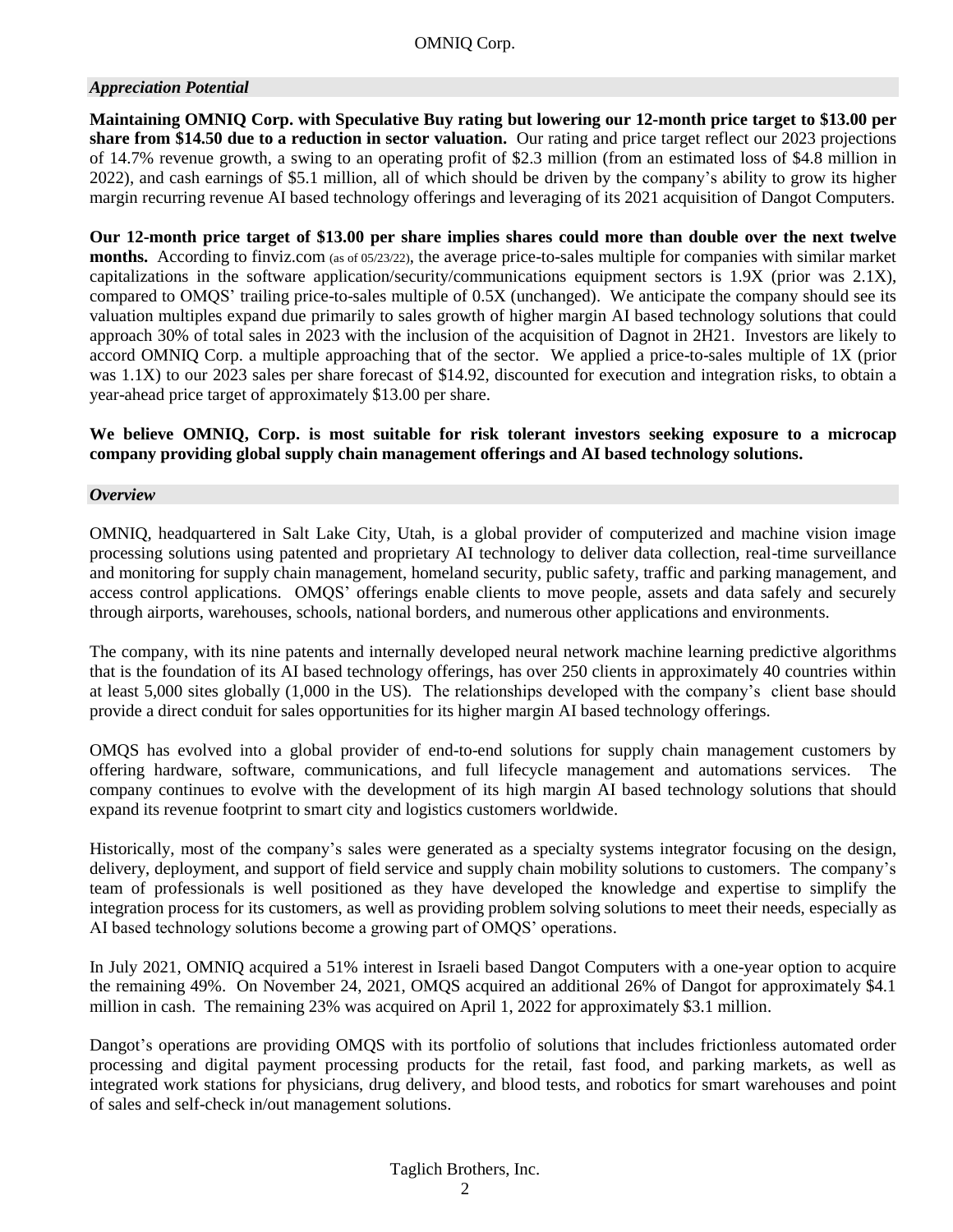On a go forward basis, management believes it is creating a combined company that will be providing automation and object identification solutions positioned to drive increased adoption of each other's offerings. Dangot's solutions are primarily sold in and outside of the Israeli market but not in the US, which should enable OMNIQ to leverage its US sales team in order to introduce Dangot's higher margin solutions to US supermarket chains, US hospitals, and fast food restaurant chains.

#### *Offerings*

The company has internally developed a core set of solutions that is configurable to meet the needs of its supply chain management and smart city (includes homeland security) customers. The warehouse software offering was developed to provide customers with increased efficiency in distribution and manufacturing environments by using portable devices that extend a customer's existing software management system to the warehouse floor and dock doors. All mobility offerings can utilize the company's proof of delivery application tool, as well as its online purchasing portal software application that streamlines and simplifies ordering by providing clients with their own unique private on-line store. To maximize the online application, the company developed media and label operations that enable data collection through the use of barcode labels. Data collection and utilization of the company's patented algorithms will be a foundational element driving its AI based technology solutions offerings.

QTSaaS is a complete mobile services offering of hardware, software, services, and wireless data in a bundled recurring revenue subscription model.

These core offerings help provide the foundation for the company's high margin AI based solutions through the deployment of supply chain hardware including sensors and Internet of Things (IoT) devices, as well as barcode scanners and printers, mobile computing devices, and rugged tables. Additional device offerings include RFID solutions that enable its customers to tag items or assets with critical information that can be read or collected throughout their supply chain, process, or operation.

The company's overall process from data capture and tracking of devices to AI based machine vision technologies are powered by deep neural network algorithms.

The company's mobility and vision solutions are built upon its patents and algorithms and comprise foundations of AI based technology offerings. OMNIQ has designed, developed and deployed time-critical friend or foe decisionmaking processes through its patented algorithms that are based on a combination of cognitive science and machine learning-based artificial intelligence pattern recognitions. The process from data collection to dashboard output is arbitrated through a multilayered decision-making process which offers both speed and accuracy.

The vision solutions developed include Q Shield, which provides near real-time alerts against hot lists and using intelligence that can distribute the information to the appropriate authorities such as faculty personnel at a campus facility or a law enforcement and/or a security officer based on recognition and verification of people and vehicles coming and going from a facility, border crossing, and airport checkpoint.

The company has a significant opportunity within the smart city market with the development and deployment of its vehicle identity recognition (VIR) technology application that enhances its already established license plate recognition system. This offering provides actionable vehicle knowledge and critical insights for safe city, law enforcement, access control, and homeland security markets. The image-processing system leverages the company's patented technology driven by logic algorithms that provides customers a sophisticated vehicle profile with accuracy and speed. VIR output can automatically trigger real-time decision-making tasks (such as generating instant alerts or transmitting vehicle entry authorization) that are reported for further human evaluation.

#### *Growth Strategy*

The company aims to capitalize on its internally developed computerized and machine vision image processing solutions. The solutions are built on the company's patented and proprietary artificial intelligence algorithms that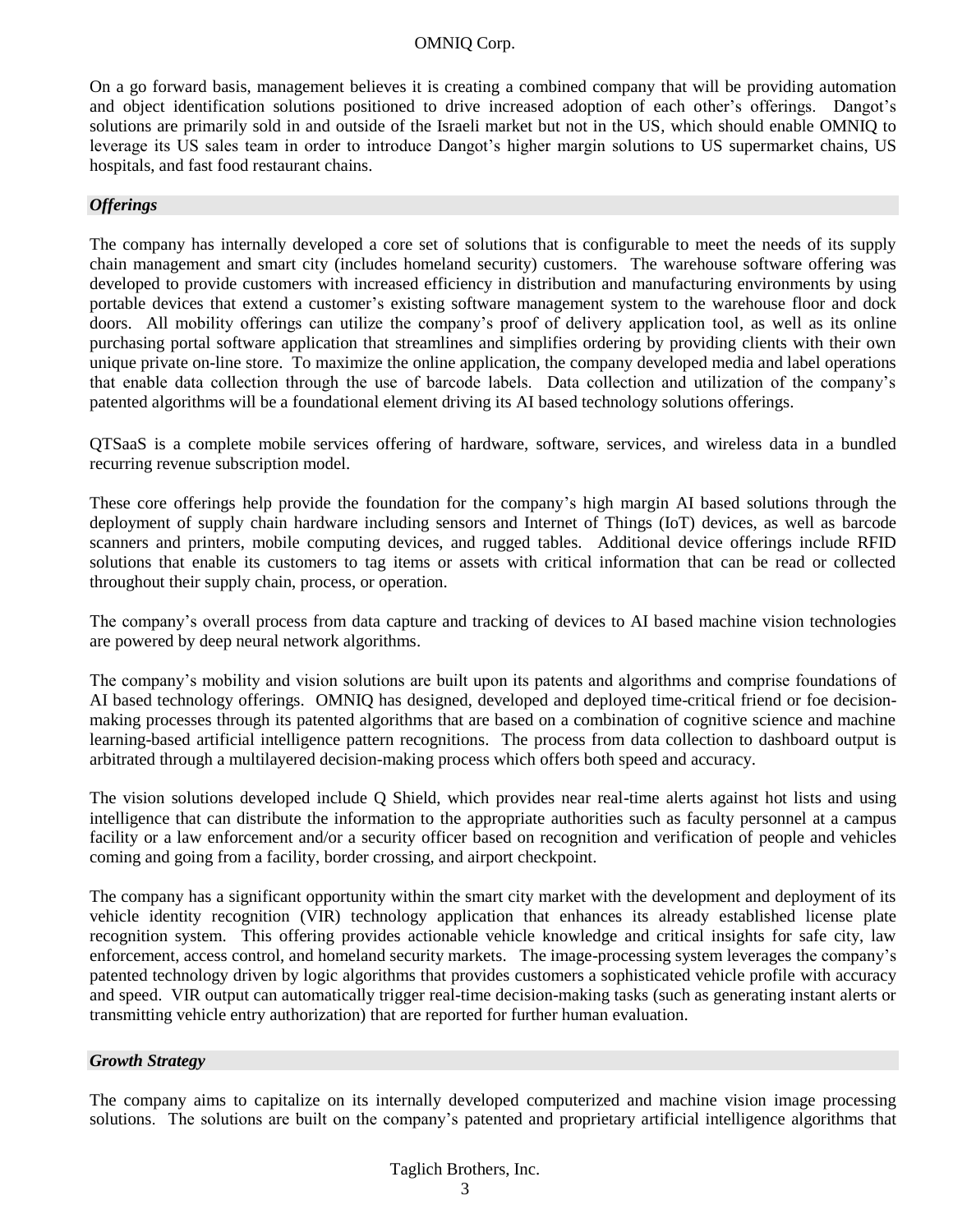provide customers a set of AI based offerings based on a combination of cognitive science and machine learningbased pattern recognition technologies that pass through a multi-layered decision-making process.

OMNIQ aims to leverage its established global customer base of over 250 clients in approximately 40 countries within at least 5,000 sites globally (1,000 in the US) in order to expand their capabilities and become an end-to-end AI based technology solutions provider. The company's customer base will expand as it integrates and leverages the offerings from the July 2021 acquisition of Dagnot Computers. In 2H21, Dagnot received a \$2 million order for its intelligent healthcare carts from Israel's largest health maintenance organization and an initial order for 120 of Dangot's self-ordering kiosks at Aroma Espresso Bar locations in Israel with an additional 120 in 2022. In 2022, received an order for 1,000 units of Dagnot's smart buy and go solution for a supermarket chain in Israel.

OMNIQ aims to achieve growing customer acceptance for its offerings within certain target markets. The company anticipates it can grow its customer base within the supply chain automation/mobility market (sectors include warehouse and yard management) and the smart city market (sectors include parking automation, border and access control, homeland security, and safe city and schools).

#### *Projections*

#### *Basis of Forecast*

Supporting our forecast is the near-term organic growth the company is experiencing with new orders and purchase agreements exceeding \$60 million, and the acquisition of Dagnot Computers in July 2021, which has generated an annualized run rate of approximately \$102 million at March 31, 2022. In 2023, we anticipate revenue growth should continue as the company obtains new customers from cross selling along with US healthcare and retail market opportunities enabled by the Dagnot acquisition, as well as deployment of the company's Q-Shield's AI based law enforcement solution offered to municipalities which should grow to at least ten US cities from two deployed at the end of 1Q22. Q-Shield is a higher margin recurring revenue sharing offering.

In 2022, we anticipate an expansion of gross margin to 24.6% compared to 21.3% in 2021 with gross margin reaching 28.5% in 2023. Gross margin improvement should occur as the company's shift to selling higher margin AI-based predictive software solutions to new and existing customers should begin making a noticeable contribution in 1H23. We anticipate higher margin AI-based solutions that include the Dagnot offering could approach 30% of total sales in 2023.

At December 31, 2021, OMQS had federal net operating loss carryforwards of approximately \$34 million.

#### Economy

In April 2022, the International Monetary Fund (IMF) revised its global economic growth estimates to an increase of 3.6% for 2022 and 2023, down from its January 2022 projection calling for 4.6% growth in 2022 and 3.8% growth in 2023. The downward revisions primarily reflect the economic damage from the war in Ukraine resulting in elevated inflation and rising interest rates.

The IMF revised its economic growth estimate for the US to an increase of 3.7% for 2022 and 2.3% for 2023. In January 2022, the IMF projected US economic growth of 4% and 2.6% for 2022 and 2023, respectively.

#### *Operations 2022*

We project 30.4% revenue growth to \$102 million (prior was \$100) from \$78.3 million in 2021 reflecting 1Q22 results. Overall year-over-year growth should be driven by the engagement of new supply chain management, healthcare facilities, and smart city and parking and access control management customers that use its AI-based technology solutions, as well as customer growth from the Dagnot Computers acquisition in 2H21.

We forecast gross profit increasing 50.6% to \$25.1 million from \$16.7 million in 2021 due to revenue growth and gross margin improving to 24.6% from 21.3% in 2021 reflecting a shift in the sales mix to higher margin offerings. We project operating losses narrowing to \$4.8 million compared to \$10.5 million in 2021 due to revenue growth,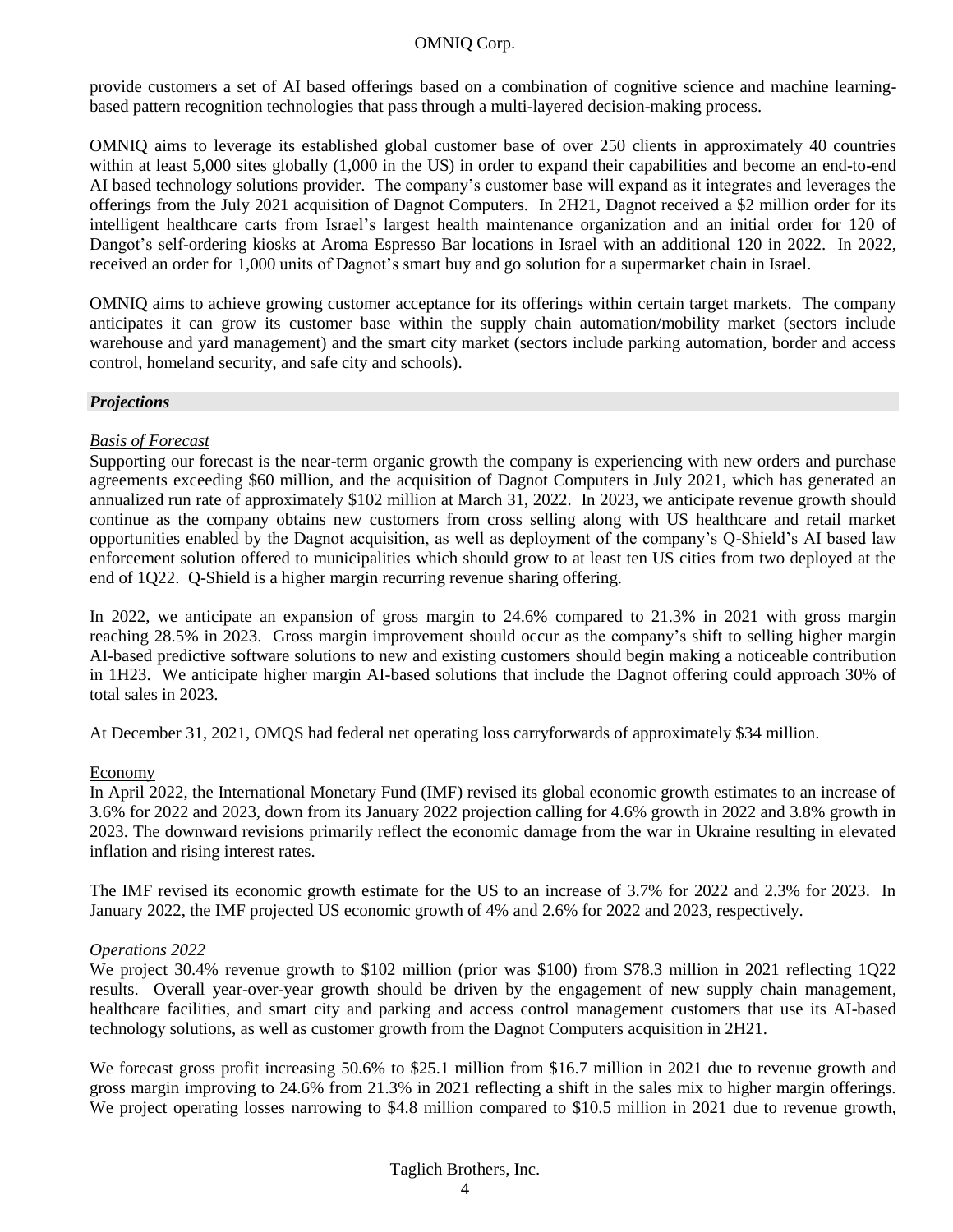gross margin improvement, and operating margin expense improving to 29.3% from 34.7% in 2021. In 2021, operating expenses included more than \$1 million in professional fees related to the acquisition of Dagnot.

We forecast operating expenses increasing 10.3% to \$29.9 million compared to \$27.1 million in 2021. The increase reflects SG&A expenses of \$25.7 million compared to \$21.9 million in 2021 to support sales growth including expanding Dagnot offerings in the US. We anticipate D&A expense decreasing to \$2.1 million from \$3.4 million in 2021. R&D expense should increase to nearly \$2.1 million from \$1.9 million to support the continued development of the company's AI-based technology solutions.

We project interest expense of \$2 million compared to \$2.5 million due primarily to the engagement of lower cost financing agreements compared to 2021. Other expense should approximate \$264,000 compared to income of \$7,000 in 2021.

We project a net loss to common stockholders of \$7.3 million or (\$0.96) per share. We previously forecasted a net loss to common stockholders of \$2 million or (\$0.26) per share. Our forecast reflects the company recording preferred dividends of \$78,000 and minority interest (a reduction) of \$67,000.

#### *Finances – 2022*

We project cash burn of \$3 million and a \$149,000 increase in working capital resulting in cash used in operations of \$3.1 million. Borrowings is unlikely to cover cash used in operations and capital expenditures that include \$3.1 million to acquire the remaining 23% in Dagnot. We estimate cash decreasing by \$4.5 million to \$2.6 million at December 31, 2022.

#### *Operations – 2023*

We project 14.7% revenue growth to \$117 million (prior was \$115 million) from an estimated \$102 million in 2022 driven by customer growth from OMQS's core operations that includes the deployment of Q-Shield to at least 10 US cities, and new US customers using Dagnot's technology offerings.

We forecast gross profit increasing 33% to \$33.4 million from an estimated \$25.1 million in 2022 due to revenue growth and gross margin improvement to 28.5% from an estimated 24.6% in 2022 reflecting a shift in the sales mix to higher margin offerings with those offerings reaching at least 30% of total revenue. We project an operating profit of \$2.3 million compared to an estimated operating loss of \$4.8 million due to revenue growth, gross margin expansion, and operating margin expense improving to 26.6% from an estimated 29.3% in 2022.

We forecast operating expenses increasing 3.9% to \$31.1 million compared to an estimated \$29.9 million in 2022. The increase reflects SG&A expenses of \$26.7 million compared to an estimated \$25.7 million in 2022 to support sales growth including expanding Dagnot offerings in the US. R&D expense should increase to \$2.4 million from \$2.1 million to support the continued development of the company's AI-based technology solutions. We anticipate D&A expense of decreasing \$80,000 to \$1.7 million.

We project interest expense of \$1.6 million compared to an estimated \$2 million in 2022. The decrease reflects lower average debt balances, partly offset by the likelihood of higher interest rates.

We project net income to common stockholders of \$665,000 or \$0.08 per share. We previously projected net income to common stockholders of \$2 million or \$0.26 per share. Our forecast reflects the company not recording any preferred dividends or minority interest income compared to a recognition of both items in 2022.

#### *Finances – 2023*

We project cash earnings of \$5.1 million and a \$3.3 million increase in working capital resulting in cash from operations of \$1.8 million. Cash from operations is unlikely to cover capital expenditures and payment of debt obligations. We estimate cash decreasing by \$336,000 to \$2.3 million at December 31, 2023.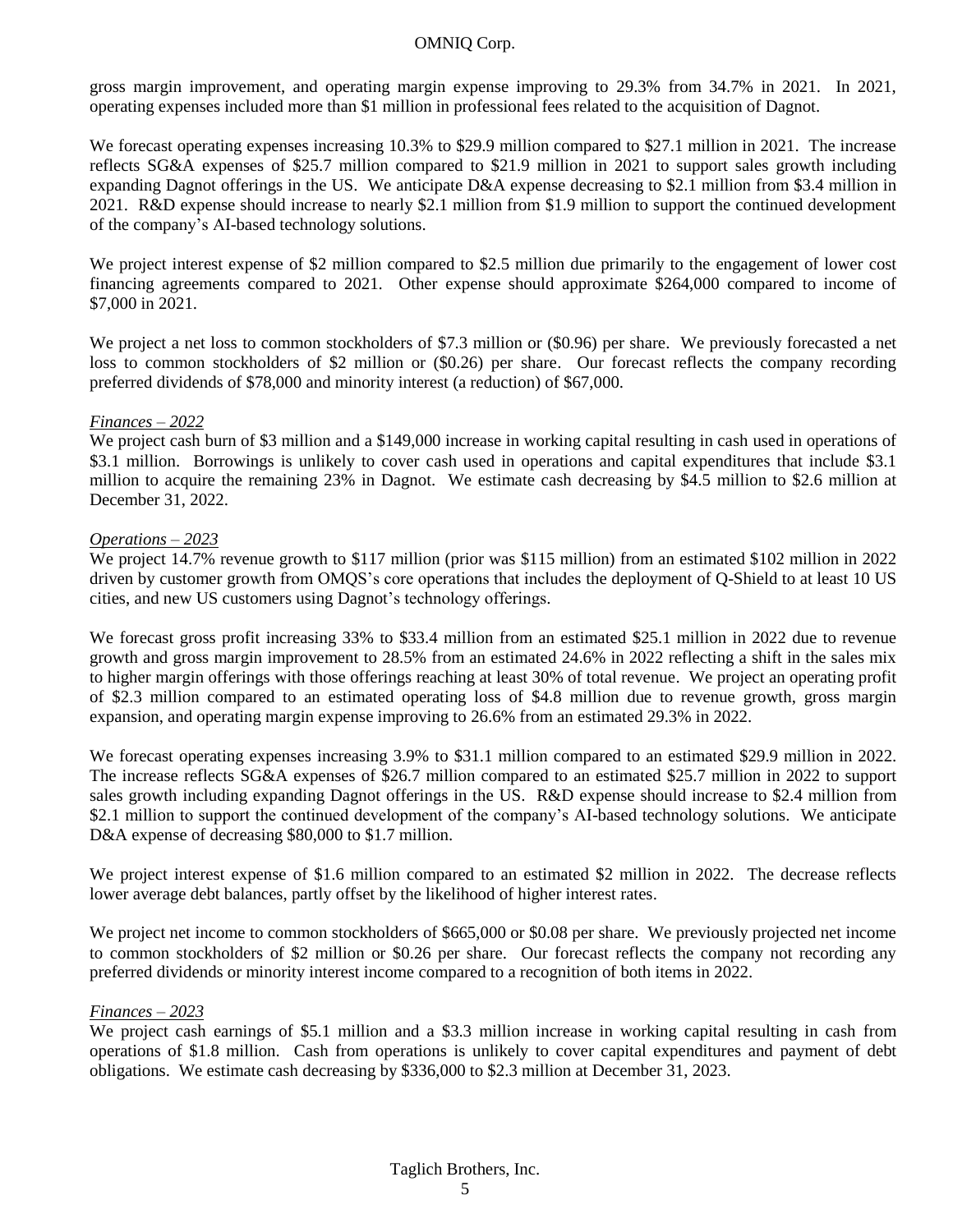#### *Market Briefs*

#### **Artificial Intelligence (AI)**

Growth in the company's operations and progression to profitability will be based on deployments of its AI based technology solutions. AI is the utilization of computers using large sets of data that uses algorithms to learn and create neural connections that eventually turn into predictive.

In March 2021, ROBO Global Artificial Intelligence factsheet anticipated AI will be disrupting global business in industries such as healthcare, financial services, technology, transportation, manufacturing, and retail. The report forecasts global sales from AI for enterprise applications could grow 53% annually reaching \$31.2 billion in 2025, up from \$16.2 billion in 2018.

#### **Supply Chain**

In March 2021, Emergen Research issued a report indicating that the global supply chain analytics market could exceed \$13.5 billion in 2028 from \$3.4 billion in 2020 for annualized growth of 18.9%. The primary growth driver is likely to be rising volumes of business data generated by various industries and the increasing adoption of big data technologies across various industries.

#### **Target Sectors**

In February 2021, Grand View Research issued a report stating that the global warehouse management systems market was approximately \$2.6 billion in 2020 and is projected to grow 15.3% annually reaching over \$8.2 billion in 2028. Other consulting firms estimate this market could reach between \$5.1 billion and \$5.5 billion by 2025. Demand for warehouse management systems should be driven by changing supply chain models.

In November 2021, marketsandmarkets.com published a report indicating that the global smart cities market could grow 13.8% annually reaching \$873.4 billion in 2026 from an estimated \$457 billion in 2021. Global research firm OMDIA projects the global safe city (part of the smart city market) sector reaching \$35.8 billion in 2024, up from \$21.6 billion in 2019.

In March 2022, researchandmarkets.com published a report indicating the global intelligent traffic management sector could reach \$28 billion in 2030 for an annual growth rate of 13.1% from approximately \$11 million in 2022.

In January 2022, researchandmarkets.com published a report indicating the global automated parking systems market could reach \$3.5 billion in 2028 for an annual growth rate of 14.1% from an estimated \$1.4 billion in 2021.

According to a report published by Industry ARC consultants the global self-service kiosk market is estimated to exceed \$35.8 billion in 2026. The market is estimated to grow annually by 6.4% starting in 2021.

#### *1Q22 Results*

#### 1Q22

The company reported revenue increased 33.3% to \$26.3 million from \$19.8 million in 1Q21. Revenue growth reflects the additional sales channel's provided by the acquisition of Dangot Computers in July 2021.

Gross profit increased 132.5% to \$6.1 million from \$2.6 million in the year-ago period. The increase reflects gross margin expansion to 23.3% from 13.1% last year due primarily to a sales mix shift and the elimination of discounts that were granted in 1Q21 due to COVID-19 pandemic conditions.

Operating expenses increased to \$7.5 million from \$5.5 million due primarily to higher SG&A, which increased 45.9% to \$6.5 million due primarily to additional employees and operating activities from the acquisition of Dangot. R&D expense increased \$29,000 to \$523,000, while deprecation and intangible amortization expense decreased to \$538,000 from \$568,000 in 1Q21.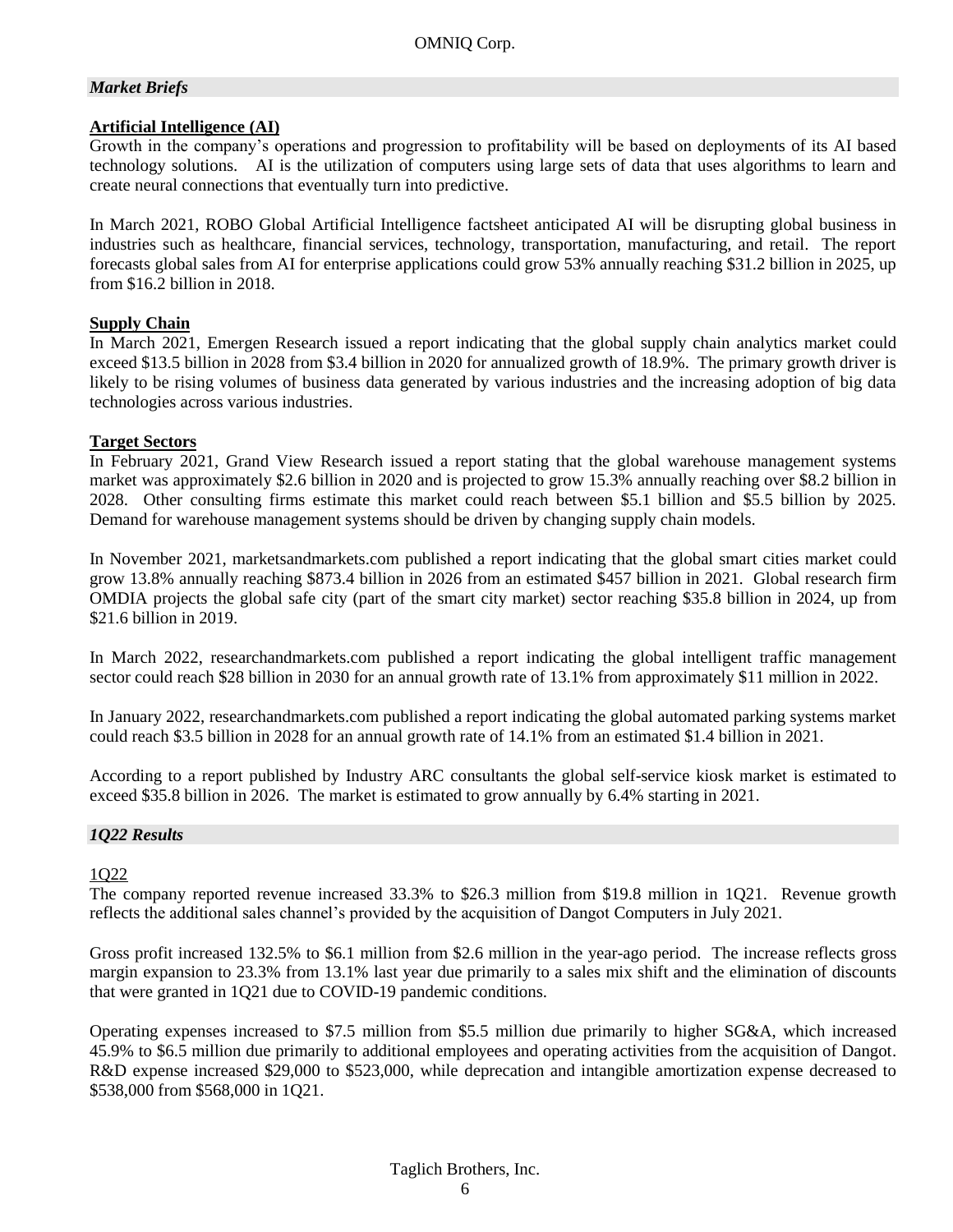Loss from operations narrowed to \$1.4 million from \$2.9 million in the year-ago period due primarily to revenue growth and gross margin improvement, partly offset an increase in operating expenses. Operating margin expense improved to 28.6% from 27.8% in 1Q21.

Non-operating expense was \$1.1 million compared to \$479,000 in the year-ago period. Interest expense increased to \$812,000 from \$589,000 in 1Q21 due to a higher debt balance stemming from the company adding a new line of credit. Other expense was \$264,000 compared to income of \$110,000 last year.

The net loss attributable to common stockholders was \$2.7 million or (\$0.36) per share compared \$3.4 million or (\$0.72) per share. The current period included preferred dividends of \$48,000 compared to \$31,000 last year. Income attributable to non-controlling interest was \$67,000 related to the majority interest in Dagnot acquired in July 2021. We forecasted a net loss attributable to common stockholders of \$1.3 million or (\$0.17) per share on revenue of \$24.5 million.

#### *Finances*

In 1Q22, cash burn was \$1.3 million with a \$528,000 decrease in working capital resulting in cash used in operations of \$775,000. Proceeds from borrowing did not cover cash used in operation, capital expenditures, and payment of non-controlling interests dividend. Cash decreased \$163,000 to \$6.9 million at March 31, 2022.

#### *Capital Structure*

At December 31, 2021 the company had total debt of \$18.6 million consisting of a \$7.5 million short-term note payable and \$390,000 notes payable – related parties, as well as long-term notes payable to related parties of \$195,000 and a \$3.1 million long-term notes payable. The company had nearly \$7.4 million outstanding on its credit facility (short-term).

The company had related party notes outstanding of \$585,000 of which \$390,000 is short-term and \$195,000 is longterm. In March 2022, the company entered into a business finance agreement (accounts receivable facility) with Western Alliance Bank. This new agreement provides an outstanding principal amount of advances that will not exceed \$8.5 million. As a result of entering into this agreement, the company paid off and terminated the factoring and security Agreement with Action Capital (supplier note). At March 31, 202, the outstanding balance was nearly \$7.4 million at an interest rate of approximately 7% compared 12% interest on the prior facility.

On March 27, 2022, the company entered into another long-term loan from Leumi Bank totaling NIS 3.5 million, which at the time was approximately \$1.1 million US dollars. The note accrues interest at 4.7% per annum and is payable in 8 installments of principal and interest over 4 years.

The company had other notes payable outstanding of \$10.7 million of which \$7.5 million is short-term and \$3.1 million is long-term.

#### *Competitive Landscape*

The company's operations have customers in the mobile systems integration and machine vision markets. The mobile systems integration market has a few large competitors and small niche players. Competition can occur between channel partners (Stratix, Peak Technologies, and Lowry). For specific solutions, the company competes with niche players that are often focused on a single industry. Hardware sales within the mobile systems integration market has significant pricing pressures. The industry is characterized by rapid technological change and the need for continual enhancement of existing products and development of new services in order to meet customer needs.

OMQS' new offerings include entry into the machine vision market (products and services used to automate manufacturing and distribution processes in a variety of industries where the technology is widely recognized as an important component of automated production and quality assurance). The primary public competitor in this market in Cognex Corp.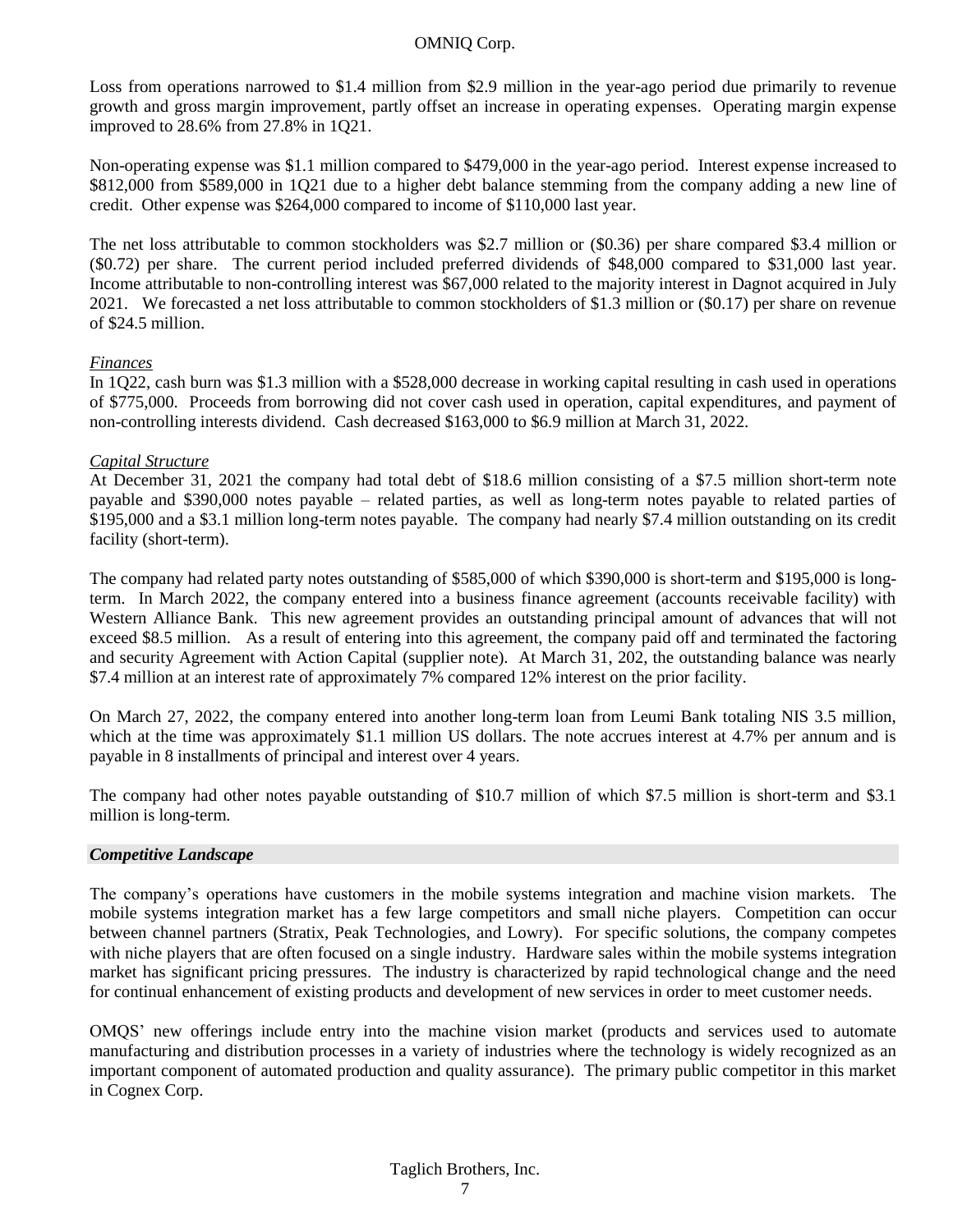#### *Risks*

In our view, these are the principal risks underlying the stock.

#### Operating Losses

At March 31, 2022, OMQS' accumulated deficit was \$73.3 million, up from \$39.8 million in 2018. OMNIQ Corp. has yet to turn an operating profit. In 2021 the operating loss was \$10.5 million compared to an operating loss of \$9 million in 2019. We anticipate operating losses should narrow in 2022 with a swing to an operating profit in 2023. If operating losses do not narrow or swing to a profit as we anticipate in 2023, it could result in the company's inability to execute its growth strategy and diminish its operations.

#### Dilution

We anticipate the company's share count to increase due primarily to the exercise of in-the-money common stock warrants and options. In July 2021, OMQS closed a private placement of 2.1 million shares of common stock for net proceeds of approximately \$13.3 million. If the company were to raise additional capital it would likely be dilutive to existing shareholders.

#### Accounts Payable Relationship

At March 31, 2022, the company had approximately \$33 million in total accounts payable with Blue Star, an unsecured creditor that finances a substantial amount OMQS' supply chain demand with preferable credit terms. Blue Star has agreed to reduce the annual interest rate on invoices that are past due to 5%. The company anticipates, Blue Star should continue to extend the preferable payments terms in the foreseeable future. While as an unsecured creditor, Blue Star has no incentive to force a liquidation. If Blue Star were to force payment, it would significantly curtail the company's operations.

#### COVID-19 Global Pandemic

A disruption of US economic conditions lies in the global spread of COVID-19. Any global disruptions of economic activity or could adversely impact corporate operating results.

#### Intellectual Property

The company holds nine patents and has developed numerus algorithms to protect its intellectual property rights. These protections may not be adequate to prevent competitors from reverse-engineering its algorithms. Policing unauthorized use of the company's patents may be difficult and litigation could become necessary in the future to enforce its intellectual property rights. Any litigation could be time consuming and could result in substantial diversion of management's attention and resources that could diminish operations and finances.

#### Cyber Security

Security breaches could expose the company to a risk of loss of its customers' information, litigation and possible liability.

While OMNIQ has invested in the protection of data and information technology as well as training, there can be no assurance that its efforts will prevent significant breakdowns, breaches in systems, or other cyber incidents that could have a material adverse effect upon the company's reputation, business, operations or financial condition.

#### Legal Proceedings

The company was named as a defendant in a case involving a former employee who claims he is owed approximately \$60,000 in unpaid commissions. OMQS believes that the former employees' claim has no apparent factual basis.

#### Third Party Suppliers

The use of outside manufacturers and suppliers could adversely affect the company's operations if they were to lose value added reseller status for supply chain management products. The company's ability to grow revenue depends on its ability to timely obtain an adequate delivery of hardware in order to supply its customers with products and service offerings.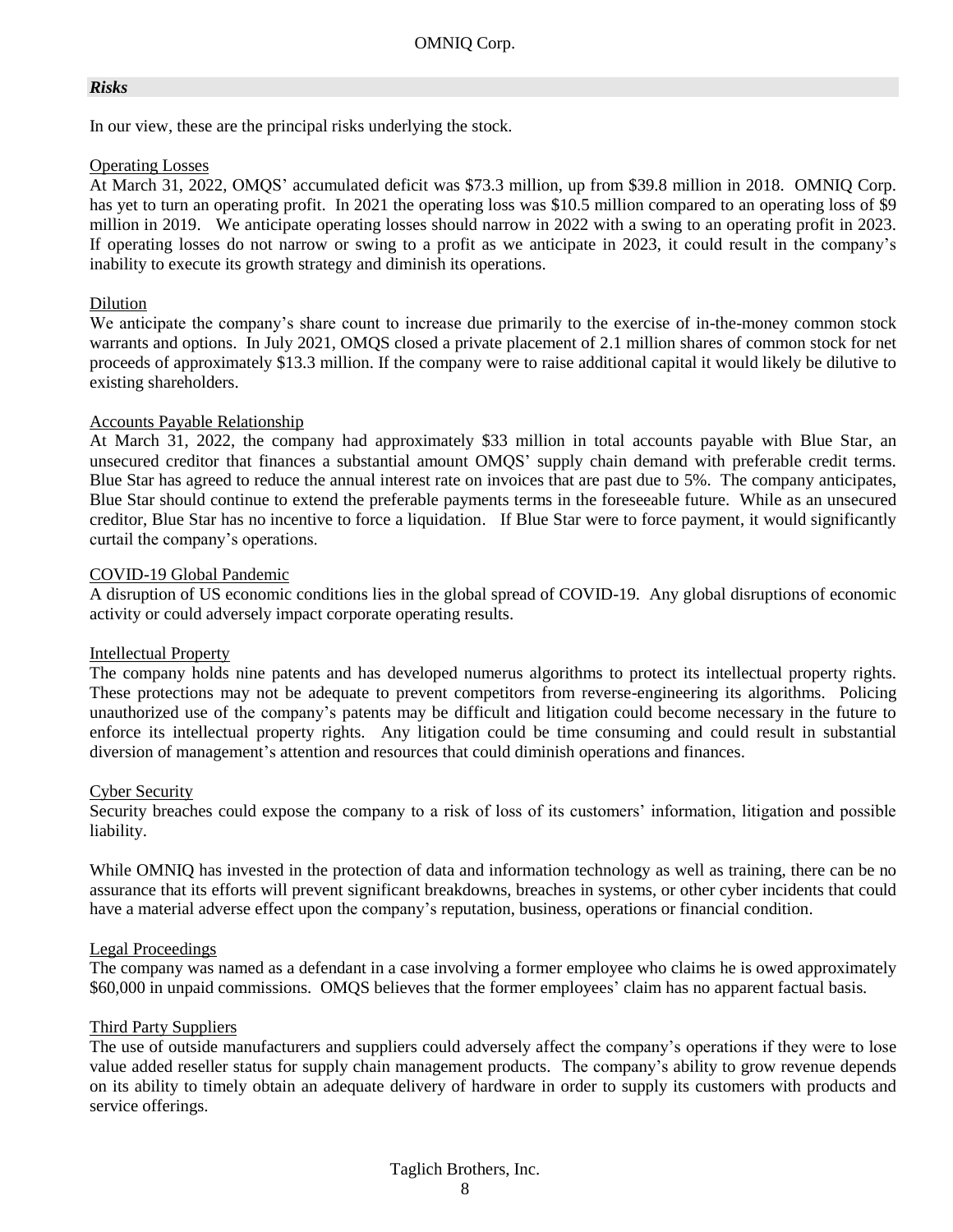#### Integration of Acquisitions

The company has acquired multiple businesses since its inception. Future acquisitions could involve substantial investment of funds or financings, as well as resulting in related expenses and also the potential to either dilute existing shareholders or result in the issuance or assumption of debt. Future acquisitions may require management's time and effort to generate revenues and operating profits that could take away from existing operations.

#### Internal Controls

At March 31, 2022, the company identified material weaknesses in its controls related to segregation of duties and other immaterial weaknesses in several areas of data management and documentation. At the end of 2021, the OMQS engaged a professional consulting firm to help with implementing an internal process in accordance with section 404a of the Sarbanes-Oxley Act 2000. The company is in the documentation phase of the process. OMQS is likely to need to hire additional staff in order to alleviate its internal control weaknesses.

#### Shareholder Control

Officers and directors collectively own approximately 16.1% of the company's outstanding voting stock and additionally one shareholder owns approximately 9.3% of the company's outstanding voting stock as of December 31, 2021. Collectively this ownership could potentially greatly influence the outcome of matters requiring stockholder approval. These decisions may or may not be in the best interests of the other shareholders.

#### Miscellaneous Risk

The company's financial results and equity values are subject to other risks and uncertainties, including competition, operations, financial markets, regulatory risk, and/or other events. These risks may cause actual results to differ from expected results.

#### Trading Volume

In 2021, average daily volume increased to 39,000 in from approximately 4,700 in 2020. Average daily volume decreased over the last three months (ending May 27, 2022) to 17,000. OMQS has a float of approximately 5.6 million shares and outstanding shares of 7.6 million.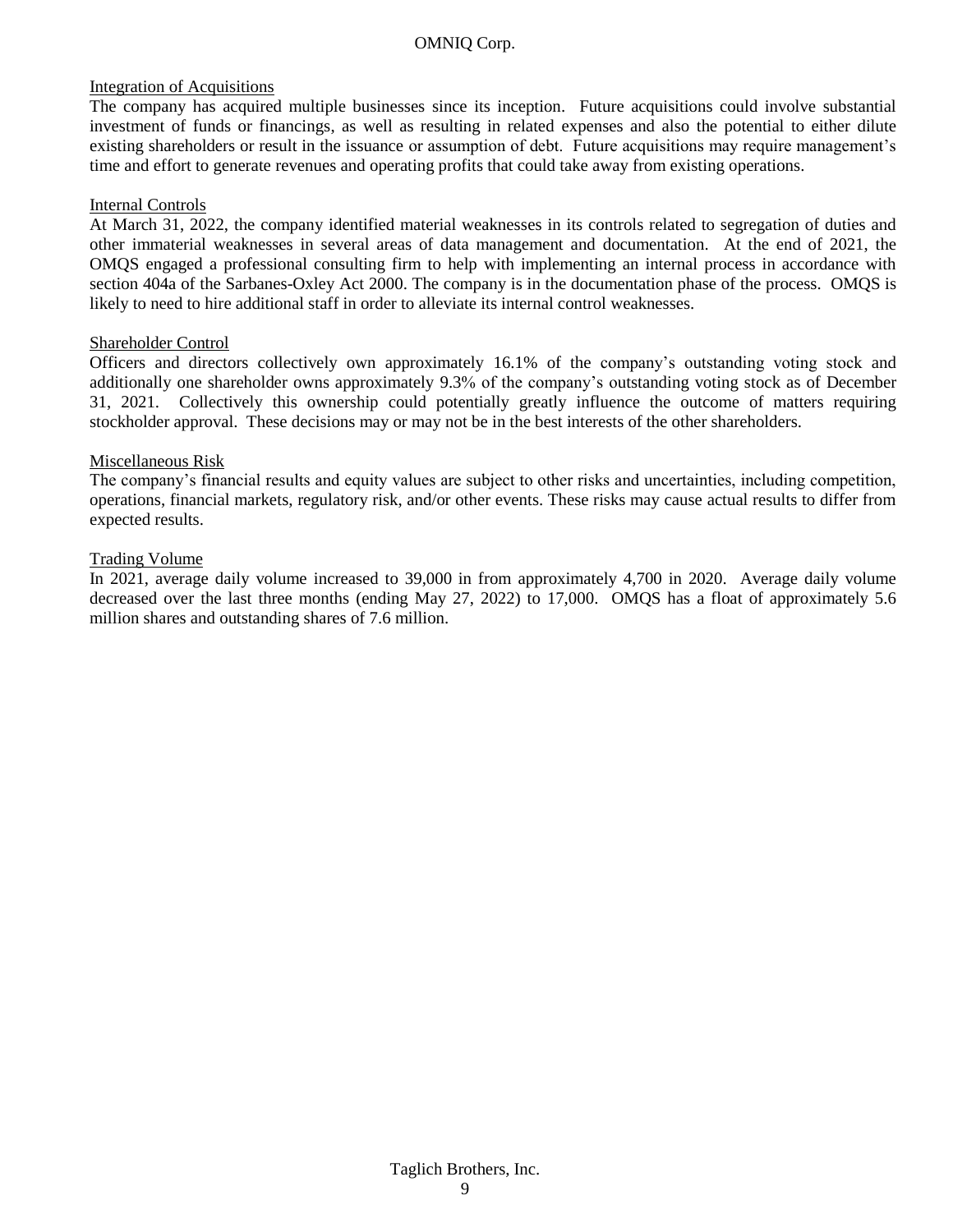#### OMNIQ Corp. Consolidated Balance Sheets FY2019 – FY2023E (in thousands)

|                                                                         |    | FY19A          | FY20A                    |    | FY21A        | 1Q22A        | FY22E        |     | <b>FY23E</b>   |
|-------------------------------------------------------------------------|----|----------------|--------------------------|----|--------------|--------------|--------------|-----|----------------|
| <b>ASSETS</b>                                                           |    |                |                          |    |              |              |              |     |                |
| Current assets:                                                         |    |                |                          |    |              |              |              |     |                |
| Cash and cash equivalents                                               | \$ | 1,615          | \$<br>4,594              | \$ | 7,085 \$     | $6,922$ \$   | 2,632        | -\$ | 2,296          |
| Accounts receivable, net                                                |    | 6,694          | 9,661                    |    | 27,123       | 29,789       | 28,339       |     | 29,250         |
| Inventory                                                               |    | 1,889          | 1,507                    |    | 6,955        | 7,517        | 7,692        |     | 7,779          |
| Prepaid expenses                                                        |    | 362            | 670                      |    | 1,987        | 1,443        | 1,428        |     | 1,755          |
| Other crrent assets                                                     |    | 65             | 10                       |    | 9            | 10           | 10           |     | <b>10</b>      |
| <b>Total current assets</b>                                             |    | 10,625         | 16,442                   |    | 43,159       | 45,681       | 40,102       |     | 41,090         |
| Property and equipment, net                                             |    | 463            | 289                      |    | 1,127        | 1,009        | 1,050        |     | 1,075          |
| Goodwill                                                                |    | 13,921         | 14,695                   |    | 16,453       | 16,453       | 16,453       |     | 16,453         |
| Trade name, net                                                         |    | 1,458          | 1,028                    |    | 2,421        | 2,272        | 1,825        |     | 1,640          |
| Customer relationships, net                                             |    | 6,012          | 4,479                    |    | 6,069        | 5,793        | 5,000        |     | 4,200          |
| Other intangibles, net                                                  |    | 1,138          | 1,042                    |    | 865          | 818          | 800          |     | 680            |
| Cash, restricted                                                        |    | 533            | 533                      |    | L,           |              |              |     |                |
| ROU asset                                                               |    | 131            | 76                       |    | 3,556        | 3,278        | 2,577        |     | 2,017          |
| Other assets                                                            |    | 172            | 74                       |    | 1,431        | 1,630        | 1,630        |     | 971            |
| <b>Total assets</b>                                                     | \$ | 34,453         | \$<br>38,658             | \$ | 75,081       | 76,934       | \$<br>69,437 |     | 68,126         |
| <b>LIABILITIES AND STOCKHOLDERS' EQUITY</b><br>Current liabilities:     |    |                |                          |    |              |              |              |     |                |
| Accounts payable and accrued liabilities                                |    | 18,694         | 26,811                   |    | 45,553       | 48,348       | 47,006       |     | 44,133         |
| Line of credit                                                          |    | 1,365          | 4,914                    |    | 5,951        | 7,353        | 8,000        |     | 8,500          |
| Accrued payroll and sales tax                                           |    | 1,556          | 1,717                    |    | 2,658        | 3,365        | 4,000        |     | 4,250          |
| Notes payable, related parties                                          |    | 1,025          | 433                      |    | 390          | 390          | 293          |     |                |
| Notes payable                                                           |    | 6,497          | 6,449                    |    | 7,521        | 7,547        | 3,403        |     | 1,603          |
| Lease liability                                                         |    | 54             | 31                       |    | 1,341        | 1,304        | 1,304        |     | 1,104          |
| Other current liabilities                                               |    | 1,599          | 1,412                    |    | 2,683        | 2,681        | 2,681        |     | 2,681          |
| <b>Total current liabilities</b>                                        |    | 30,790         | 41,767                   |    | 66,097       | 70,988       | 66,687       |     | 62,271         |
| Notes payable, related party                                            |    | 1,172          | 683                      |    | 293          | 195          |              |     | $\blacksquare$ |
| Accrued interest and accrued liabilities, related party                 |    | 76             | 56                       |    | 63           | 68           | 60           |     |                |
| Notes payable                                                           |    | 143            | -1                       |    | 2,646        | 3,128        | 3,128        |     | 3,128          |
| Lease liability                                                         |    | 80             | 48                       |    | 2,266        | 2,024        | 2,024        |     | 2,024          |
| Other long term liabilities                                             |    | 384            | 1,146                    |    | 1,418        | 73           | 73           |     | 73             |
| Stockholders' equity:                                                   |    |                |                          |    |              |              |              |     |                |
| Series C Preferred Stock; \$0.001 par value 4,828,530 shares Designated |    | 5              | $\overline{c}$           |    | $\mathbf{1}$ | $\mathbf{1}$ | 1            |     | 1              |
| Common stock, \$0.001 par value; authorized 200,000 shares;             |    | $\overline{4}$ | 5                        |    | 20           | 20           | 20           |     | 20             |
| Additional Paid-in capital                                              |    | 46,861         | 51,842                   |    | 70,606       | 71,413       | 72,771       |     | 75,271         |
| Retained earnings (deficit)                                             |    | (45,063)       | (56, 726)                |    | (70, 571)    | (73, 255)    | (77, 770)    |     | (77, 105)      |
| Accumulated other comprehensive income (loss)                           |    | 1              | (166)                    |    | (154)        | (164)        | 2,443        |     | 2,443          |
| Total OmniQ stockholders' equity                                        |    | 1,808          | (5,043)                  |    | (98)         | (1,985)      | (2, 535)     |     | 630            |
| Non-controling interest                                                 |    |                | $\overline{\phantom{a}}$ |    | 2,396        | 2,443        |              |     |                |
| <b>Total Equity (deficit)</b>                                           |    |                |                          |    | 2,298        | 458          | (2, 535)     |     | 630            |
| Total liabilities and stockholders' equity                              | S  | 34,453         | \$<br>38,658             | -S | 75,081       | \$<br>76,934 | \$<br>69,437 | \$  | 68,126         |
| Common Shares Outstanding                                               |    | 3,960          | 4,685                    |    | 7,460        | 7,560        | 7,575        |     | 7,600          |
| Series C outstanding - Preferred                                        |    | 4,829          | 2,145                    |    | 545          | 545          | 545          |     |                |

Source: Company reports and Taglich Brothers estimates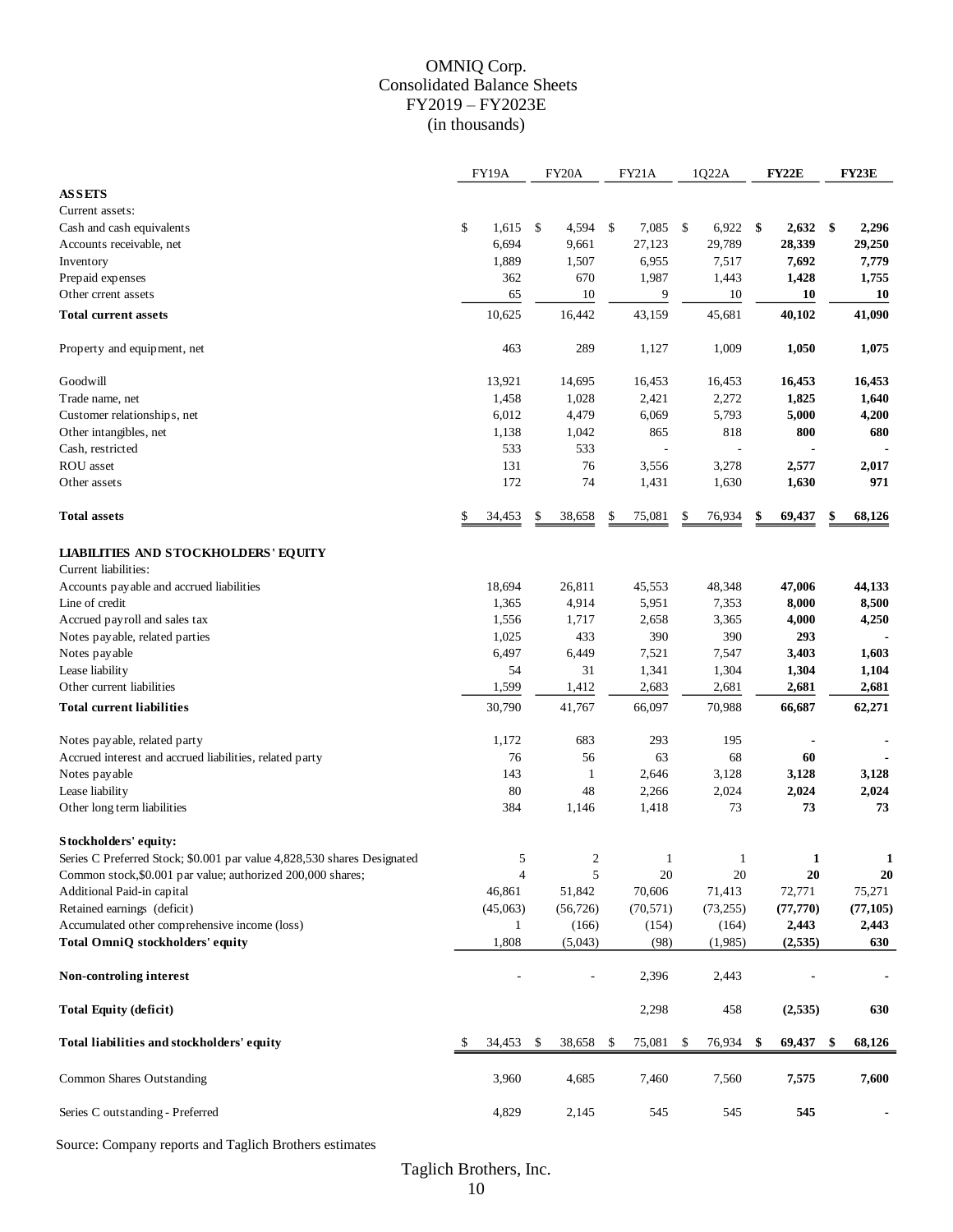#### OMNIQ Corp. Annual Income Statement FY2019 – FY2023E (in thousands)

|                                             | <b>FY19 A</b> | <b>FY20 A</b>      | <b>FY21 A</b>   | <b>FY22 E</b>  | <b>FY23 E</b> |
|---------------------------------------------|---------------|--------------------|-----------------|----------------|---------------|
| Revenues                                    | \$<br>57,199  | \$<br>55,209       | \$<br>78,251    | \$102,022      | \$117,000     |
| Cost of sales                               | 43,165        | 44,293             | 61,582          | 76,919         | 83,620        |
| <b>Gross Profit</b>                         | 14,034        | 10,916             | 16,669          | 25,103         | 33,380        |
| <b>Operating Expenses:</b>                  |               |                    |                 |                |               |
| Research and development                    | 1,063         | 1,805              | 1,873           | 2,098          | 2,400         |
| SG&A                                        | 13,682        | 15,802             | 21,865          | 25,701         | 26,675        |
| Depreciation                                | 151           | 178                | 251             | 363            | 340           |
| Intangible amortization                     | 2,002         | 2,114              | 3,160           | 1,780          | 1,700         |
| <b>Total Operating Expenses</b>             | 16,898        | 19,899             | 27,149          | 29,942         | 31,115        |
| <b>Operating Income (loss)</b>              | (2,864)       | (8,983)            | (10, 480)       | (4,839)        | 2,265         |
| Interest expense, net                       | (2,555)       | (2,628)            | (2,515)         | (2,012)        | (1,600)       |
| Other income (expense)                      | (23)          | 112                | 7               | (264)          |               |
| Total Other Income (expense)                | (2,578)       | (2,516)            | (2,508)         | (2,276)        | (1,600)       |
| Pre-Tax Income (loss)                       | (5, 442)      | (11, 499)          | (12,988)        | (7, 115)       | 665           |
| Income Tax Expense (benefit)                | 14            | $\sqrt{5}$         | 156             | 84             |               |
| Net income (loss)                           | (5, 456)      | (11,504)           | (13, 144)       | (7, 199)       | 665           |
| Minority interest (income) loss             |               |                    | 218             | 67             |               |
| Preferred stock dividend                    | (146)         | (191)              | (77)            | (78)           |               |
| Net income (loss) to common stockholders    | \$<br>(5,310) | \$<br>(11,313)     | \$<br>(13, 439) | \$<br>(7, 344) | \$<br>665     |
| EPS (Loss) per share to common stockholders | \$<br>(1.37)  | \$<br>(2.62)       | \$<br>(2.21)    | \$<br>(0.96)   | \$<br>0.08    |
| <b>Avg Shares Outstanding</b>               | 3,889         | 4,322              | 6,083           | 7,622          | 7,844         |
| Adjusted EBITDA                             | \$<br>1,177   | \$<br>$(3,061)$ \$ | $(3,231)$ \$    | $(926)$ \$     | 5,905         |
| Margin Analysis                             |               |                    |                 |                |               |
| Gross margin                                | 24.5%         | 19.8%              | 21.3%           | 24.6%          | 28.5%         |
| Research and development                    | 1.9%          | 3.3%               | 2.4%            | 2.1%           | 2.1%          |
| Selling, general, and administrative        | 23.9%         | 28.6%              | 27.9%           | 25.2%          | 22.8%         |
| Operating margin                            | $(5.0\%)$     | (16.3%)            | $(13.4\%)$      | $(4.7\%)$      | 1.9%          |
| Pre-tax margin                              | $(9.5\%)$     | $(20.8\%)$         | $(16.6\%)$      | $(7.0\%)$      | 0.6%          |
| YEAR / YEAR GROWTH                          |               |                    |                 |                |               |
| <b>Total Revenues</b>                       | 1.8%          | $(3.5\%)$          | 41.7%           | 30.4%          | 14.7%         |

Source: Company reports and Taglich Brothers estimates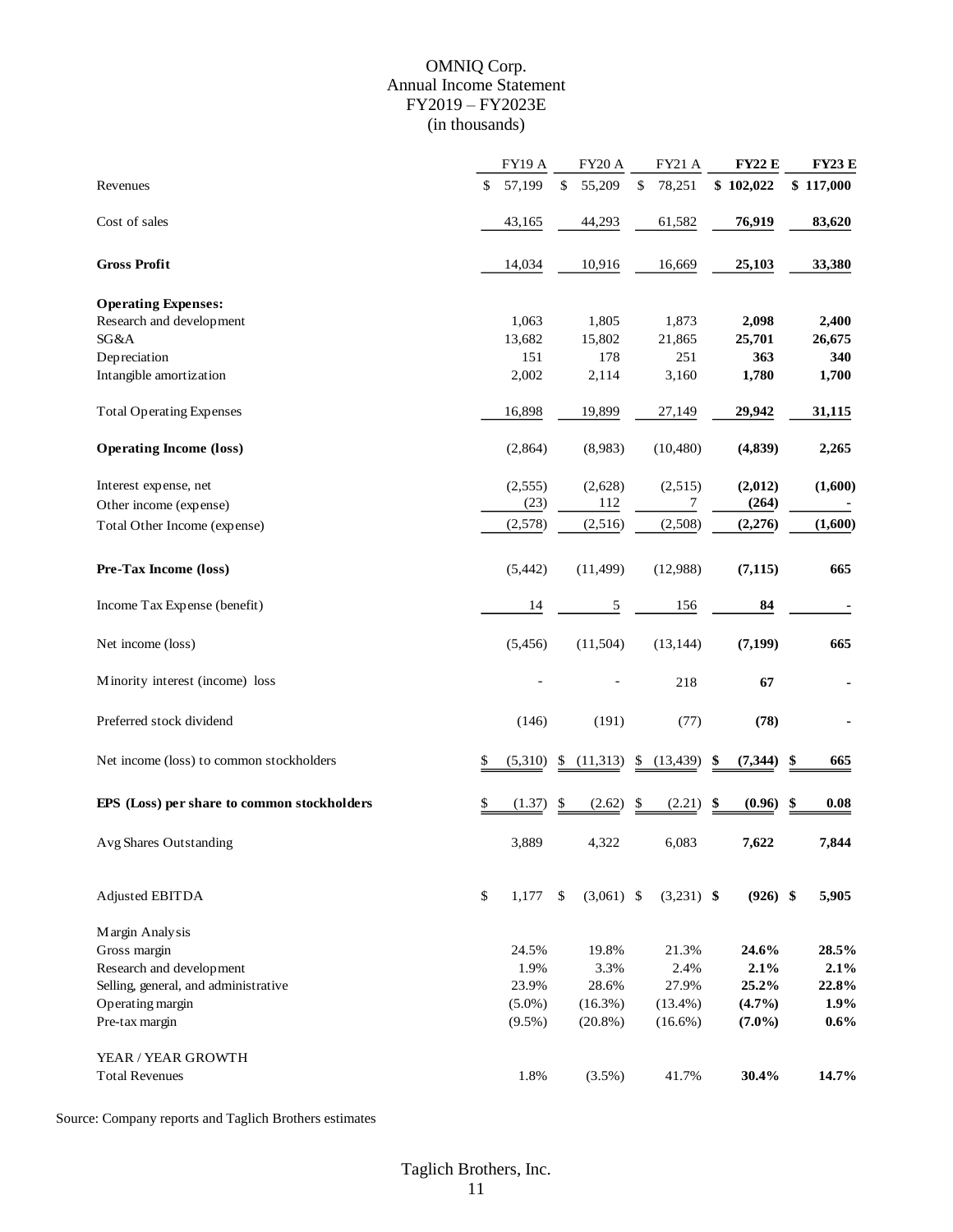#### OMNIQ Corp. Income Statement Model Quarters FY2021 – 2023E (in thousands)

|                                                        | Q1 21 A                  | Q2 21 A    | Q3 21 A            | Q4 21 A          | <b>FY21 A</b>              | Q1 22 A      | Q2 22 E                | Q3 22 E                   | Q4 22 E                | <b>FY22 E</b>      | Q1 23 E                | Q2 23 E                | Q3 23 E      | Q4 23 E     | <b>FY23 E</b>  |
|--------------------------------------------------------|--------------------------|------------|--------------------|------------------|----------------------------|--------------|------------------------|---------------------------|------------------------|--------------------|------------------------|------------------------|--------------|-------------|----------------|
| Revenues                                               | \$19,751                 | \$13,119   | $\mathbf{s}$       | 20,513 \$ 24,868 | \$ 78,251 \$ 26,322        |              | $\mathbf{s}$<br>25,000 | $\mathbf{s}$<br>25,100    | $\mathbf{s}$<br>25,600 | \$102,022          | $\mathbb{S}$<br>29,000 | -S<br>28,000           | \$ 29,000    | \$ 31,000   | \$117,000      |
| Cost of sales                                          | 17,115                   | 9,820      | 15,842             | 18,805           | 61,582                     | 20,194       | 19.050                 | 18,825                    | 18,850                 | 76,919             | 21,170                 | 20,160                 | 20,590       | 21,700      | 83,620         |
| <b>Gross Profit</b>                                    | 2,636                    | 3,299      | 4,671              | 6,063            | 16,669                     | 6,128        | 5,950                  | 6,275                     | 6,750                  | 25,103             | 7,830                  | 7,840                  | 8,410        | 9,300       | 33,380         |
| <b>Operating Expenses:</b>                             |                          |            |                    |                  |                            |              |                        |                           |                        |                    |                        |                        |              |             |                |
| Research and development                               | 494                      | 468        | 474                | 437              | 1,873                      | 523          | 525                    | 525                       | 525                    | 2,098              | 600                    | 600                    | 600          | 600         | 2,400          |
| SG&A                                                   | 4,438                    | 4,109      | 6,801              | 6,517            | 21,865                     | 6,476        | 6,375                  | 6,400                     | 6,450                  | 25,701             | 6,500                  | 6,575                  | 6,600        | 7,000       | 26,675         |
| Depreciation                                           | 43                       | 42         | 82                 | 84               | 251                        | 93           | 90                     | 90                        | 90                     | 363                | 85                     | 85                     | 85           | 85          | 340            |
| Intangible amortization                                | 525                      | 522        | 1,528              | 585              | 3,160                      | 445          | 445                    | 445                       | 445                    | 1,780              | 425                    | 425                    | 425          | 425         | 1,700          |
| <b>Total Operating Expenses</b>                        | 5,500                    | 5,141      | 8,885              | 7,623            | 27,149                     | 7,537        | 7,435                  | 7,460                     | 7,510                  | 29,942             | 7,610                  | 7,685                  | 7,710        | 8,110       | 31,115         |
| <b>Operating Income (loss)</b>                         | (2,864)                  | (1, 842)   | (4,214)            | (1,560)          | (10, 480)                  | (1,409)      | (1,485)                | (1, 185)                  | (760)                  | (4, 839)           | 220                    | 155                    | 700          | 1,190       | 2,265          |
| Interest expense, net                                  | (589)                    | (714)      | (587)              | (625)            | (2,515)                    | (812)        | (400)                  | (400)                     | (400)                  | (2,012)            | (400)                  | (400)                  | (400)        | (400)       | (1,600)        |
| Other income (expense)                                 | 110                      | 49         | (159)              | -7               | -7                         | (264)        |                        |                           |                        | (264)              |                        |                        |              |             |                |
| Total Other Income (expense)                           | (479)                    | (665)      | (746)              | (618)            | (2,508)                    | (1,076)      | (400)                  | (400)                     | (400)                  | (2,276)            | (400)                  | (400)                  | (400)        | (400)       | (1,600)        |
| Pre-Tax Income (loss)                                  | (3,343)                  | (2,507)    | (4,960)            | (2,178)          | (12,988)                   | (2, 485)     | (1,885)                | (1,585)                   | (1,160)                | (7, 115)           | (180)                  | (245)                  | 300          | 790         | 665            |
| Income Tax Expense (benefit)                           |                          | 3          | <b>116</b>         | 37               | 156                        | 84           |                        |                           |                        | 84                 |                        |                        |              |             |                |
| Net income (loss)                                      | (3,343)                  | (2,510)    | (5,076)            | (2,215)          | (13, 144)                  | (2,569)      | (1,885)                | (1,585)                   | (1,160)                | (7, 199)           | (180)                  | (245)                  | 300          | 790         | 665            |
| Minority interest (income) loss                        |                          |            | 166                | 52               | 218                        | 67           |                        |                           |                        | 67                 |                        |                        |              |             | $\blacksquare$ |
| Preferred stock dividend                               | (31)                     | (25)       | (12)               | (9)              | (77)                       | (48)         | (10)                   | (10)                      | (10)                   | (78)               |                        |                        |              |             |                |
| Net income (loss) to common stockholders               | $\frac{1}{2}$ (3,374) \$ | (2,535)    | $(5,254)$ \$<br>-S |                  | $(2,276)$ \$ $(13,439)$ \$ | (2,684)      |                        | $(1,895)$ \$ $(1,595)$ \$ | $(1,170)$ \$           | (7, 344)           | (180)<br>-S            | -S<br>(245)            | 300<br>\$.   | 790<br>-S   | 665<br>S       |
| EPS (Loss) per share to common stockholders            | (0.72)                   | (0.51)     | (0.73)<br>- \$     | (0.30)<br>S      | (2.21)<br>-S               | \$<br>(0.36) | (0.25)<br>-S           | (0.21)<br>- \$            | (0.15)<br>-S           | (0.96)<br>- \$     | (0.02)<br>\$           | (0.03)<br>S.           | 0.04<br>-S   | 0.10<br>-S  | 0.08<br>Ŝ.     |
| Avg Shares Outstanding                                 | 4,701                    | 4,930      | 7,225              | 7,475            | 6,083                      | 7,511        | 7,585                  | 7,610                     | 7,780                  | 7,622              | 7,800                  | 7,825                  | 7,850        | 7,900       | 7,844          |
| <b>Adjusted EBITDA</b>                                 |                          | (289)      | $(1,704)$ \$<br>-S | 84 \$            | $(3,231)$ \$               | $(646)$ \$   | $(435)$ \$             | $(135)$ \$                | 290                    | $(926)$ \$<br>- \$ | 1.130                  | <sup>\$</sup><br>1.065 | 1.610<br>- S | 2.100<br>-S | 5,905<br>- \$  |
| Margin Analysis                                        |                          |            |                    |                  |                            |              |                        |                           |                        |                    |                        |                        |              |             |                |
| Gross margin                                           | 13.3%                    | 25.1%      | 22.8%              | 24.4%            | 21.3%                      | 23.3%        | 23.8%                  | 25.0%                     | 26.4%                  | 24.6%              | 27.0%                  | 28.0%                  | 29.0%        | 30.0%       | 28.5%          |
| Research and development                               | 2.5%                     | 3.6%       | 2.3%               | 1.8%             | 2.4%                       | 2.0%         | 2.1%                   | 2.1%                      | 2.1%                   | 2.1%               | 2.1%                   | 2.1%                   | 2.1%         | 1.9%        | 2.1%           |
| Selling, general, and administrative                   | 22.5%                    | 31.3%      | 33.2%              | 26.2%            | 27.9%                      | 24.6%        | 25.5%                  | 25.5%                     | 25.2%                  | 25.2%              | 22.4%                  | 23.5%                  | 22.8%        | 22.6%       | 22.8%          |
| Operating margin                                       | $(14.5\%)$               | $(14.0\%)$ | $(20.5\%)$         | $(6.3\%)$        | $(13.4\%)$                 | $(5.4\%)$    | $(5.9\%)$              | (4.7%)                    | $(3.0\%)$              | (4.7%)             | 0.8%                   | 0.6%                   | 2.4%         | 3.8%        | 1.9%           |
| Pre-tax margin                                         | $(16.9\%)$               | $(19.1\%)$ | $(24.2\%)$         | $(8.8\%)$        | $(16.6\%)$                 | $(9.4\%)$    | $(7.5\%)$              | $(6.3\%)$                 | $(4.5\%)$              | $(7.0\%)$          | $(0.6\%)$              | (0.9%                  | 1.0%         | 2.5%        | 0.6%           |
| YEAR / YEAR GROWTH                                     |                          |            |                    |                  |                            |              |                        |                           |                        |                    |                        |                        |              |             |                |
| <b>Total Revenues</b>                                  | 43.1%                    | 3.5%       | 29.6%              | 92.8%            | 41.7%                      | 33.3%        | 90.6%                  | 22.4%                     | 2.9%                   | 30.4%              | 10.2%                  | 12.0%                  | 15.5%        | 21.1%       | 14.7%          |
| Source: Company reports and Taglich Brothers estimates |                          |            |                    |                  |                            |              |                        |                           |                        |                    |                        |                        |              |             |                |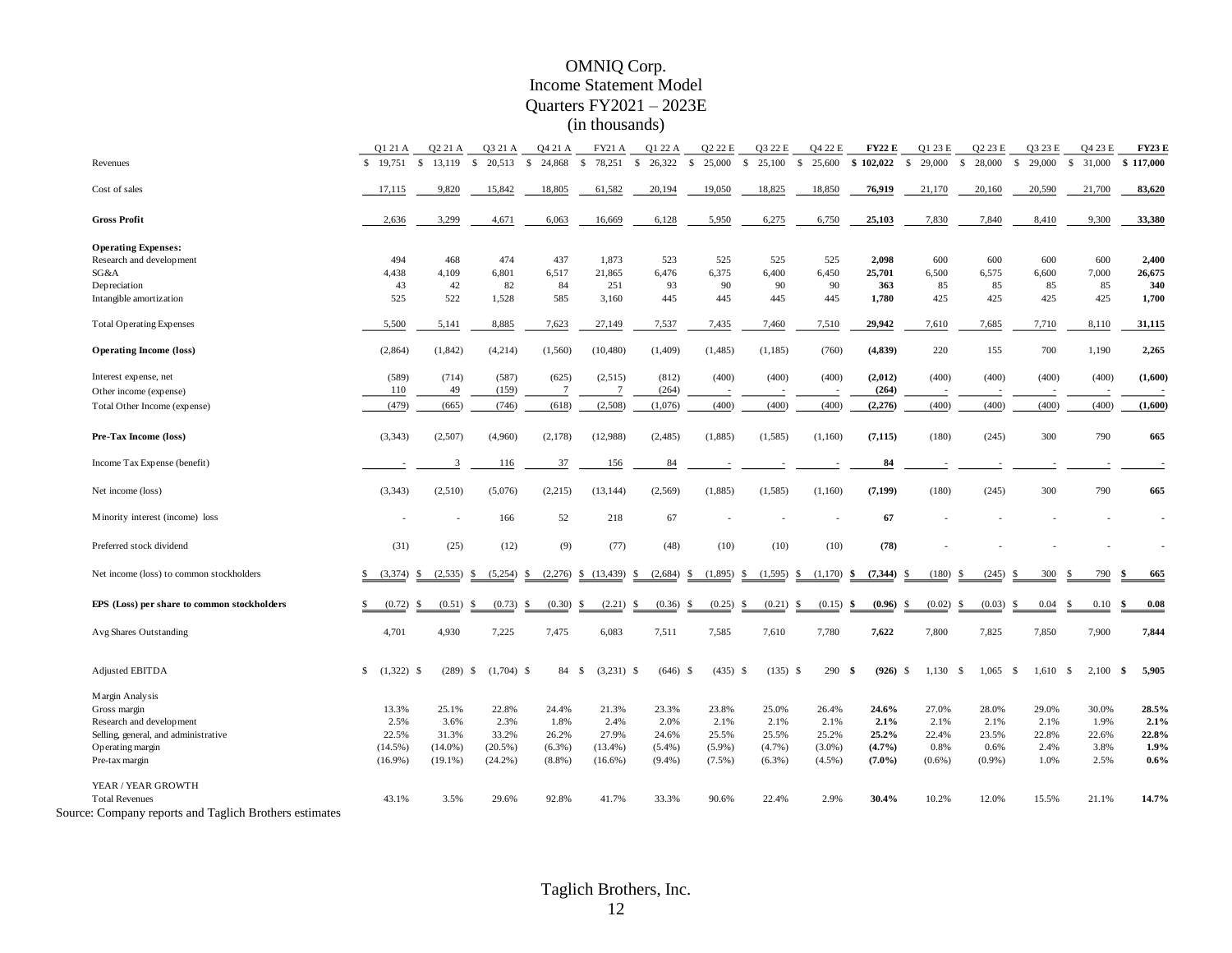#### OMNIQ Corp. Cash Flow Statement FY2019 – FY2023E (in thousands)

|                                                                    | <b>FY2019A</b>         | <b>FY2020A</b>               | FY2021A         | 1022A                    | <b>FY2022E</b>     | <b>FY2023E</b> |
|--------------------------------------------------------------------|------------------------|------------------------------|-----------------|--------------------------|--------------------|----------------|
| Cash Flows from Operating Activities                               |                        |                              |                 |                          |                    |                |
| Net Income (loss)                                                  | \$ (5,456)             | (11,504)<br>S.               | (13, 144)<br>\$ | \$<br>(2,569)            | (7, 199)<br>-\$    | -\$<br>665     |
| Loss on disposal of property and equipment                         |                        |                              |                 | 46                       | 46                 |                |
| Early extinguishment of debt                                       |                        | (948)                        |                 |                          |                    |                |
| Stock-based compensation                                           | 1,267                  | 2,012                        | 2,552           | 460                      | 2,000              | 2,400          |
| Stock and warrants issued for services                             |                        | 1,640                        | 188             | $\overline{\phantom{a}}$ |                    |                |
| Depreciation and amortization                                      | 2,154                  | 2,292                        | 3,411           | 538                      | 2,152              | 2,040          |
| Amortization of ROU asset                                          | 93                     | 55                           | 199             | 222                      | 222                |                |
| Cash earnings (burn)                                               | (1,942)                | (6, 453)                     | (6,794)         | (1,303)                  | (2,779)            | 5,105          |
| Changes In:                                                        |                        |                              |                 |                          |                    |                |
| Accounts receivable                                                | 5,568                  | (2,953)                      | (3,291)         | (2,641)                  | (1,216)            | (911)          |
| Prepaid expenses                                                   | (271)                  | (313)                        | (295)           | 506                      | 559                | (327)          |
| Inventory                                                          | (178)                  | 381                          | (538)           | (678)                    | (737)              | (87)           |
| Deferred tax assets, net                                           | $\overline{a}$         | $\blacksquare$               | 58              | (65)                     | $\blacksquare$     |                |
| Other assets                                                       | (11)                   | 84                           | (117)           | (167)                    | (199)              | 659            |
| Accounts payable and accrued liabilities                           | 2,011                  | 8,062                        | 8,352           | 3,017                    | 1,453              | (2, 873)       |
| Accrued payroll and sales taxes payable                            | (617)                  | 161                          | (180)           | 737                      | 1,342              | 250            |
| Accrued interest and accrued liabilities, related party            | 43                     | (20)                         | 7               | 5                        | (3)                | (60)           |
| Lease liability                                                    | (89)                   | (55)                         | (192)           | (220)                    |                    |                |
| Other liabilities                                                  | (259)                  | 686                          | (185)           | 34                       | (1, 347)           |                |
| (Increase)/decrease in Working Capital                             | 6,197                  | 6,033                        | 3,619           | 528                      | (149)              | (3,348)        |
| Net cash (used) provided by operations                             | 4,255                  | (420)                        | (3,175)         | (775)                    | (2,928)            | 1,757          |
| Cash Flows from Investing Activities                               |                        |                              |                 |                          |                    |                |
| Restricted cash                                                    |                        |                              |                 |                          |                    |                |
| Purchase of property and equipment                                 | (134)                  | (4)                          | (299)           | (41)                     | (400)              | (400)          |
| Payments for acquisition, net of cash acquired                     |                        | $\blacksquare$               | (4,992)         |                          |                    |                |
| Payment for additonal ownership in subsidiary                      |                        | $\blacksquare$               | (4,012)         | $\overline{\phantom{a}}$ | (3,100)            |                |
| Cash from sale of assets                                           |                        |                              |                 |                          |                    |                |
| Other assets                                                       | (117)                  | 98                           | 68              | (23)                     | (46)               |                |
| <b>Cash Flows from Investing Activities</b>                        | (251)                  | 94                           | (9,235)         | (64)                     | (3,546)            | (400)          |
| Cash Flows from Financing Activities                               |                        |                              |                 |                          |                    |                |
| Proceeds from ESPP stock issuance                                  | 1                      | 1                            | 16              | 8                        | 8                  |                |
| Proceeds from sale of common stock, net                            | 3,770                  | $\overline{a}$               | 13,297          |                          |                    |                |
| Proceeds from the exercise of stock options and warrants           |                        | $\qquad \qquad \blacksquare$ | 438             | 41                       | 81                 | <b>100</b>     |
| Proceeds (payments) on notes/loans payable                         | (3,369)                | (1,023)                      | (4,612)         | 566                      | (3,231)            | (1,793)        |
| Proceeds from the issuance of notes/loans payable                  |                        | 898                          | 4,603           |                          |                    |                |
| Proceeds from (payments on) line of credit - Action Capital        | (3,169)                | 3,549                        | 1,037           | 1,699                    | (1,699)            |                |
| Proceeds from (payments on) line of credit - Western Alliance Bank |                        |                              |                 |                          | 8,500              |                |
| Dividends paid to non-controlling interests                        |                        |                              | (306)           | (1, 346)                 | (1, 346)           |                |
| Net cash provided by (used in) Financing                           | (2,767)                | 3,425                        | 14,473          | 968                      | 2,313              | (1,693)        |
| Foreign currency translation adjustment                            |                        | (120)                        | (105)           | (292)                    | (292)              |                |
| Net change in Cash                                                 | 1,237                  | 2,979                        | 1,958           | (163)                    | (4, 453)           | (336)          |
| Cash Beginning of Period, including restricted cash                | 378                    | 1,615                        | 5,127           | 7,085                    | 7,085              | 2,632          |
| Cash End of Period, including restricted cash                      | 1,615<br>$\frac{1}{2}$ | 5,127                        | 7,085<br>\$     | 6,922<br>\$              | <u>2,632</u><br>\$ | 2,296<br>\$    |
|                                                                    |                        |                              |                 |                          |                    |                |

Source: Company reports and Taglich Brothers estimates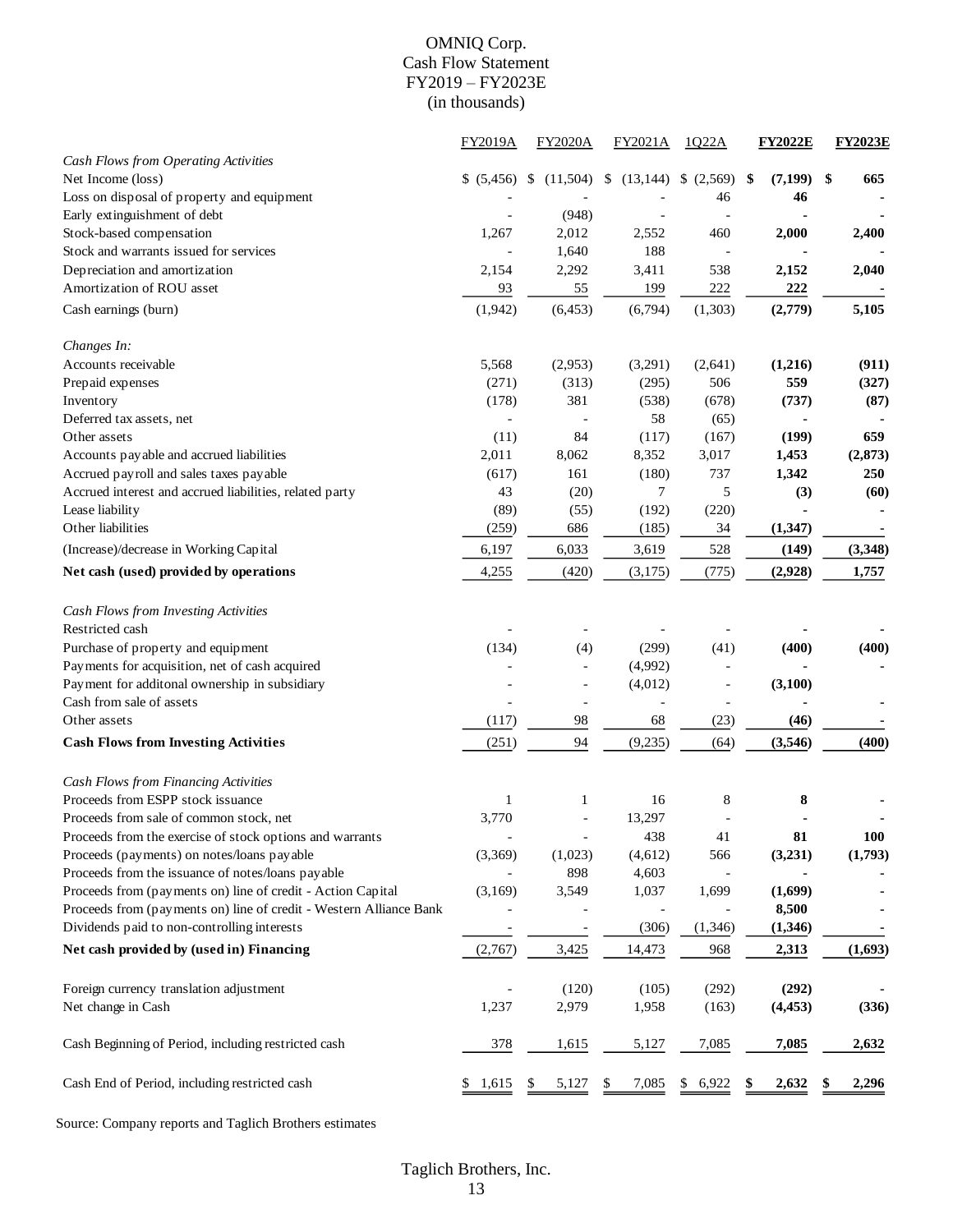#### **Price Chart**



#### **Taglich Brothers Current Ratings Distribution**



| 56 % Buy | 44 % Hold

| <b>Investment Banking Services for Companies Covered in the Past 12 Months</b> |   |               |  |  |  |  |
|--------------------------------------------------------------------------------|---|---------------|--|--|--|--|
|                                                                                |   |               |  |  |  |  |
|                                                                                |   |               |  |  |  |  |
| Rating                                                                         | # | $\frac{9}{6}$ |  |  |  |  |
| Buy                                                                            | 5 | 25            |  |  |  |  |
| Hold                                                                           |   |               |  |  |  |  |
| Sell                                                                           |   |               |  |  |  |  |
| <b>Not Rated</b>                                                               |   |               |  |  |  |  |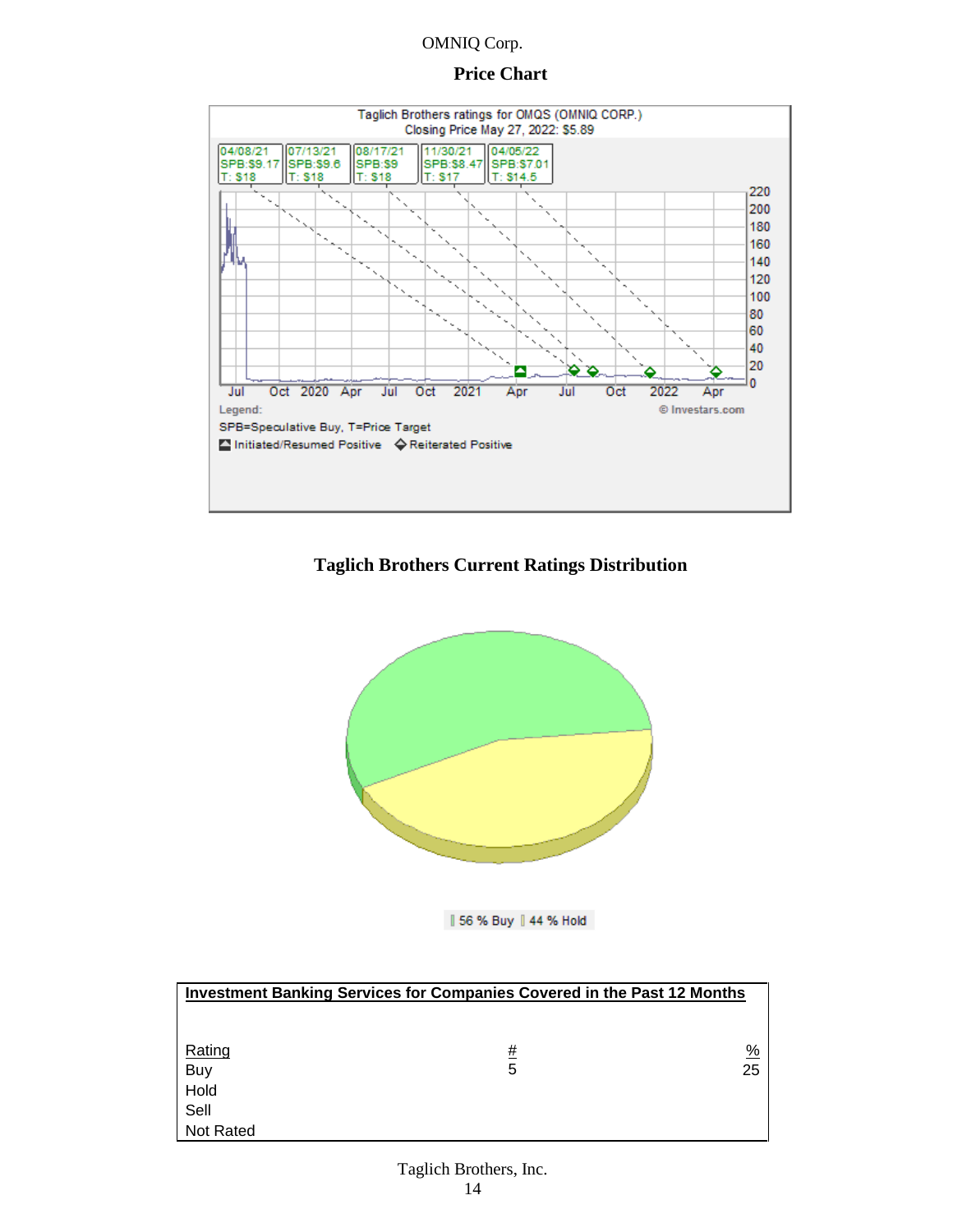#### **Important Disclosures**

As of the date of this report, we, our affiliates, any officer, director or stockholder, or any member of their families do not have a position in the stock of the company mentioned in this report. Taglich Brothers, Inc. does not currently have an Investment Banking relationship with the company mentioned in this report and was not a manager or co-manager of any offering for the company with in the last three years.

All research issued by Taglich Brothers, Inc. is based on public information. In March 2021, the company paid Taglich Brothers a monetary fee of \$4,500 (USD) representing payment for the creation and dissemination of research reports for three months. Three-months after publication of the initial report (August 2021), the company will begin paying Taglich Brothers a monthly monetary fee of \$1,500 (USD) for the creation and dissemination of research reports.

#### **General Disclosures**

The information and statistical data contained herein have been obtained from sources, which we believe to be reliable but in no way are warranted by us as to accuracy or completeness. We do not undertake to advise you as to changes in figures or our views. This is not a solicitation of any order to buy or sell. Taglich Brothers, Inc. is fully disclosed with its clearing firm, Axos Clearing, LLC, is not a market maker and does not sell to or buy from customers on a principal basis. The above statement is the opinion of Taglich Brothers, Inc. and is not a guarantee that the target price for the stock will be met or that predicted business results for the company will occur. There may be instances when fundamental, technical and quantitative opinions contained in this report are not in concert. We, our affiliates, any officer, director or stockholder or any member of their families may from time to time purchase or sell any of the above-mentioned or related securities. Analysts and members of the Research Department are prohibited from buying or selling securities issued by the companies that Taglich Brothers, Inc. has a research relationship with, except if ownership of such securities was prior to the start of such relationship, then an Analyst or member of the Research Department may sell such securities after obtaining expressed written permission from Compliance.

#### **Analyst Certification**

**I, Howard Halpern, the research analyst of this report, hereby certify that the views expressed in this report accurately reflect my personal views about the subject securities and issuers; and that no part of my compensation was, is, or will be directly or indirectly related to the specific recommendations or views contained in this report.**

**Public Companies mentioned in this report:**

Cognex Corporation (NASDAQ: CGNX)